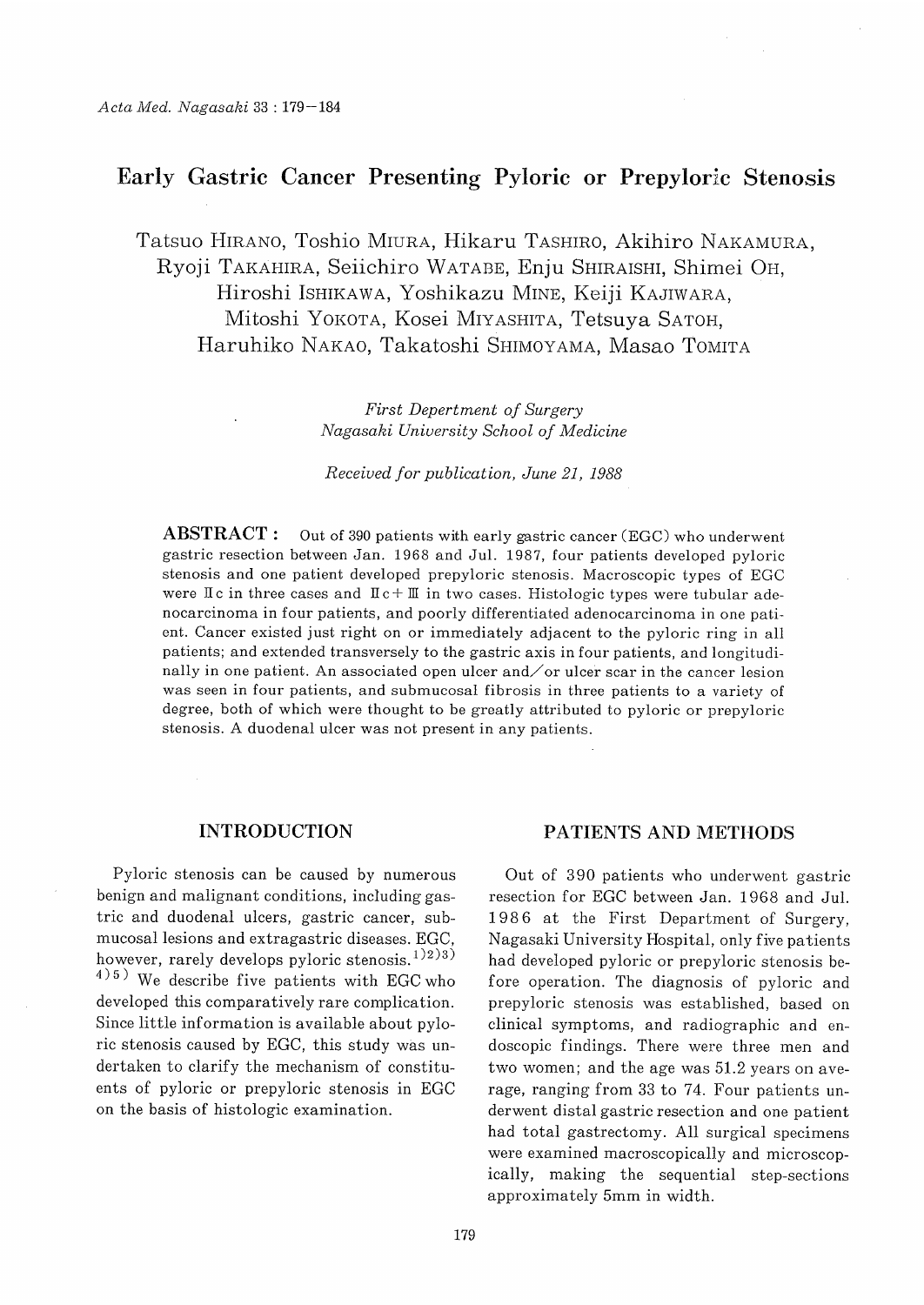### RESULTS

Tables 1 and 2 list patients' characteristics. Symptoms included nausea, vomiting, abdominal fullness in all patients; and weight loss in four patients, which ranged from 2 to 10 kg. Radiologically, the diagnosis of pyloric stenosis was made in four patients and that of prepyloric stenosis in another patient. IIc type EGC was preoperatively diagnosed in three patients, Borrmann 3 in one patient, and benign gastric ulcer in one patient. On the basis of endoscopic findings, the lesion was diagnosed as gastric ulcer in one patient, advanced cancer simulating EGC of type IIc in two patients, and Borrmann 3 in one patient. Only one patient was diagnosed correctly as having EGC of  $\mathbb{I}c$ type. Endoscopic biopsy was done in three cases and adenocarcinoma was proved. On the basis of microscopic findings, the lesions of the five patients were diagnosed as  $I\mathbb{I}c$  in three and  $I\mathbb{I}c$  $+ \mathbb{I}$  in two patients.

To clarify the mechanism of formation of pyloric or prepyloric stenosis due to EGC, several measurements of the resected specimen were applied as shown in Fig. 1 and Table 3. The maximal transverse length of cancer to the gastric axis was from 35 to 60 mm. An ulcer in EGC was seen in four patients and maximal transverse length ranged from 0 to 45 mm. Out of these, an open ulcer was seen in four patients, measuring from 5 to 20 mm. Submucosal fibrosis was observed in all patients and transverse length varied from 10 to 65 mm. The extent of cancer spread was mainly of transverse direction to the gastric axis in four patients, and the ratio of the transverse length of gastric cancer to the transverse length of the gastric wall at the site of the maximal transverse

Table 1. Patients' characteristics, clinical manifestations and macroscopic types of the lesions

| $\rm Case$<br>No.                            |             | Sex Age              | Duratiom of<br>Symptoms                      | Symptoms                                                                                          | Preoperative<br>Diagnosis                           | Macroscopic<br>Types                        |
|----------------------------------------------|-------------|----------------------|----------------------------------------------|---------------------------------------------------------------------------------------------------|-----------------------------------------------------|---------------------------------------------|
| 1 730375<br>2 800260<br>3 820208<br>4 830527 | м<br>F<br>M | 50<br>47<br>33<br>74 | $1$ month<br>3 months<br>1 month<br>8 months | N, V, AF, WL $(5 \text{ kg})$<br>N, V, AF, $WL(2 kg)$<br>N.V.AF<br>N, V, AF, WL $(10 \text{ kg})$ | GU. PS<br>Borrmann 3, PS<br>IIc. PS<br>IIc adv., PS | $\text{IIc} + \text{III}$<br>Нc<br>Нc<br>Пc |
| 5 840208                                     | M           | 52                   | 1 day                                        | N. V. AF. WL $(2 \text{ kg})$                                                                     | IIc adv., PPS                                       | $He + HI$                                   |

Abbreviations used : M : male, F : female, N : nausea, V : vomiting, AF: abdomina fullness, WL : weight loss, GU : gastric ulcer, lie adv. : advanced cancer simulating early gastric cancer of type IIe, PS : pyloric stenosis, PPS : prepyloric stenosis

Table 2. Histological findings of the lesions causing pyloric or prepyloric stenosis

| Case<br>No. | Location<br>of tumor | Size <sup>*</sup> of<br>tumor (mm) | Depth of<br>tumor | Histology        | Distance<br>$\mu$ mm)** | Uncer          | <b>SMF</b> |
|-------------|----------------------|------------------------------------|-------------------|------------------|-------------------------|----------------|------------|
|             | AD. Circ             | $50\times 34$                      | m                 | tub <sub>1</sub> |                         | $U1 - III$     | $+ + +$    |
| 2           | AD. Circ             | $80\times 60$                      | $\text{sm}$       | tub <sub>2</sub> |                         |                |            |
| 3           | AD. Circ             | $42\times 32$                      | sm                | por              |                         | $LII - III$    | $+++$      |
| 4           | MAC, Min             | $32\times107$                      | m                 | $tub_1$          |                         | $U1-I, II$     |            |
| 5           | A. Circ              | $75\times 20$                      | m                 | tub <sub>2</sub> | 5                       | $U1-U$ , $III$ | +++        |

Abbreviations used : AD : antrum and duodenum, Circ : circumferencial, MAC : middle, antrum, and upper portions of the stomach, Min : lesser curvature side of the stomach, m : mucosal cancer, sm : submucosal cancer, tub<sub>1</sub> : well differentiated adenocarcinoma, tub<sub>2</sub> : moderately differentiated adenocarcinoma, por : poorly differentiated adenocarcinoma, Ul : ulcer, SMF : submucosal fibrosis, \*size of tumor : transverse length  $\times$ longitudinal length, \*\*distance : distance between the distal edge of cancer lesion and pyloric ring.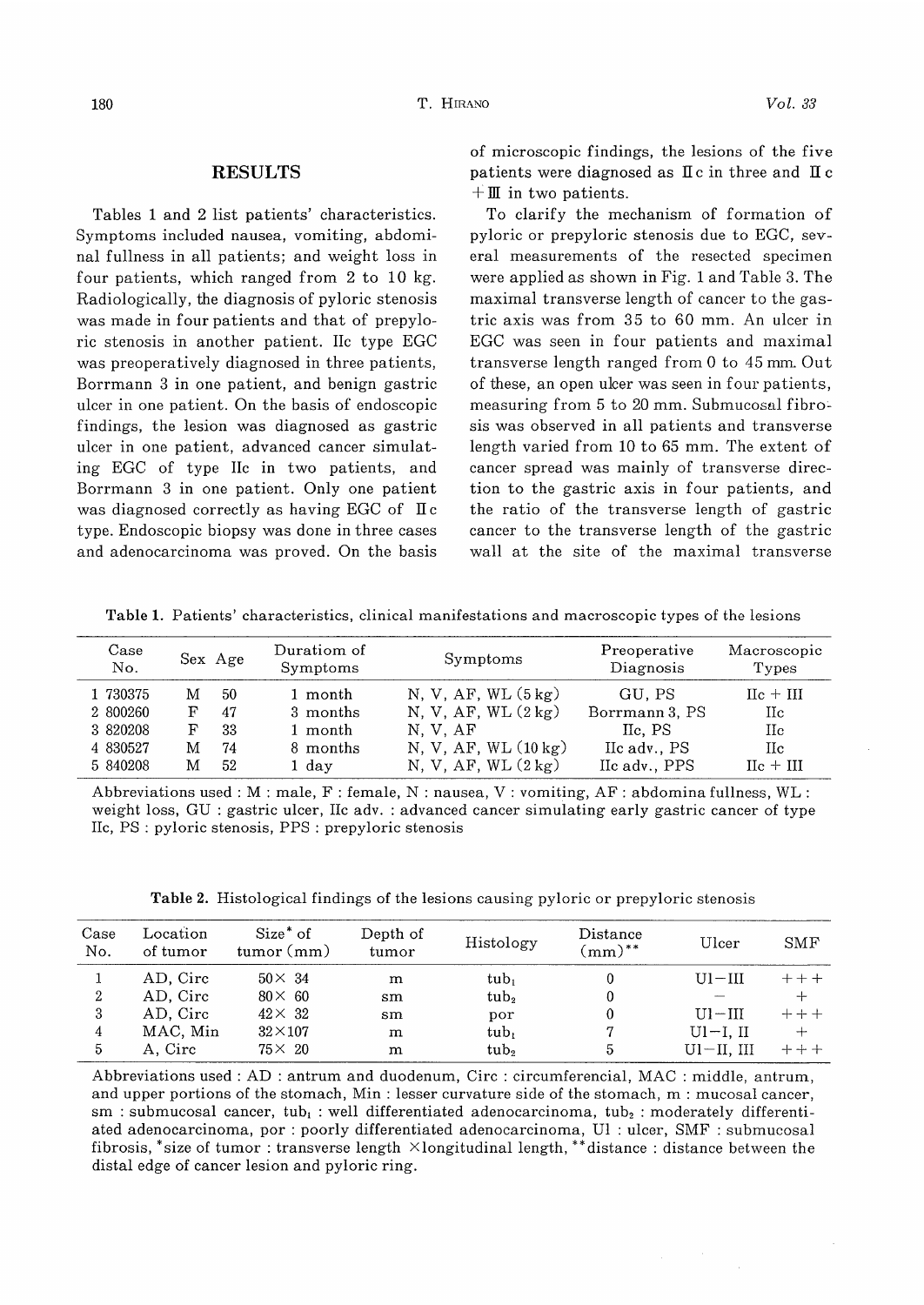

A : maximal transverse length of early gastric cancer

- B : transverse length of the pyloric canal at the site of maximal length of cancer along the transverse gastric axis
- C : transverse length of ulcer in cancer
- D : transverse length of open ulcer in cancer
- E : transverse length of submucosal fibrosis
- F : distance between pyloric ring and distal edge of cancer
- G : average thickness of each section specimen at the py loric ring
- Fig. 1. Measurements of several factors that may attribute to the constituents of pyloric or prepyloric stenosis (dimensions of numbers are shown as millimeter, numbers in parentheses show percentages).

Table 3. Results of measuring of the length of several factors and thickness of the pyloric ring (mm)

| Case No. | А  |    |    |    |    | G    | B/A   | C/A | E/A   |
|----------|----|----|----|----|----|------|-------|-----|-------|
|          | 50 | 50 | 10 | :5 | 50 | 10.4 | (100) | 20) | (100) |
|          | 60 | 60 |    | 0  | 15 | 10.0 | (100) |     | 25)   |
| 3        | 60 | 55 | 15 | 10 | 55 | 8.5  | 92)   | 25) | 92)   |
| 4        | 45 | 35 | 10 | 10 | 10 | 8.6  | 78)   | 22) | 22)   |
|          | 65 | 55 | 45 | 20 | 65 | 7.7  | 85)   | 70) | 100)  |

Numbers in parentheses indicate percentages

length of the cancer ranged from 78% to 100%. The distal edge of the lesion was located at the pyloric ring area per se in three out of five patients, and being 7 mm or less from the pyloric ring at maximum in all patients. The average length between the distal edge of the lesion and the pyloric ring was 2.4 mm. The thickness of the wall at the pyloric ring in five patients was 9.0 mm in average, ranging from 7.7 to 10.4 cm.

Case report (Case 5 : prepyloric stenosis due to EGC of type  $\text{II } c + \text{III}$ ): A 52-year-old man developed abdominal fullness, nausea and vomiting. He had lost 2 kg during the last month. On the basis of UGIS (Fig. 2, 3) and endoscopic findings (Fig. 4 ), prepyloric stenosis due to advanced gastric cancer simulating EGC of type II c was diagnosed. The distal four-fifths of the stomach was resected with lymph node dissection. The resected specimen showed a linear ulcer along the transverse axis of the stomach (Fig. 5). Fig. 6 shows microscopic findings of the pyloric area. An open ulcer,  $UI - II$ , and submucosal fibrosis are seen at the prepyloric area.



Fig. 2. Barium swallow study in the upright position shows a markedly dilated stomach with prepyloric stenosis and a delayed passage of barium meal. The shortening of the lesser curvature of the stomach is also noted.

G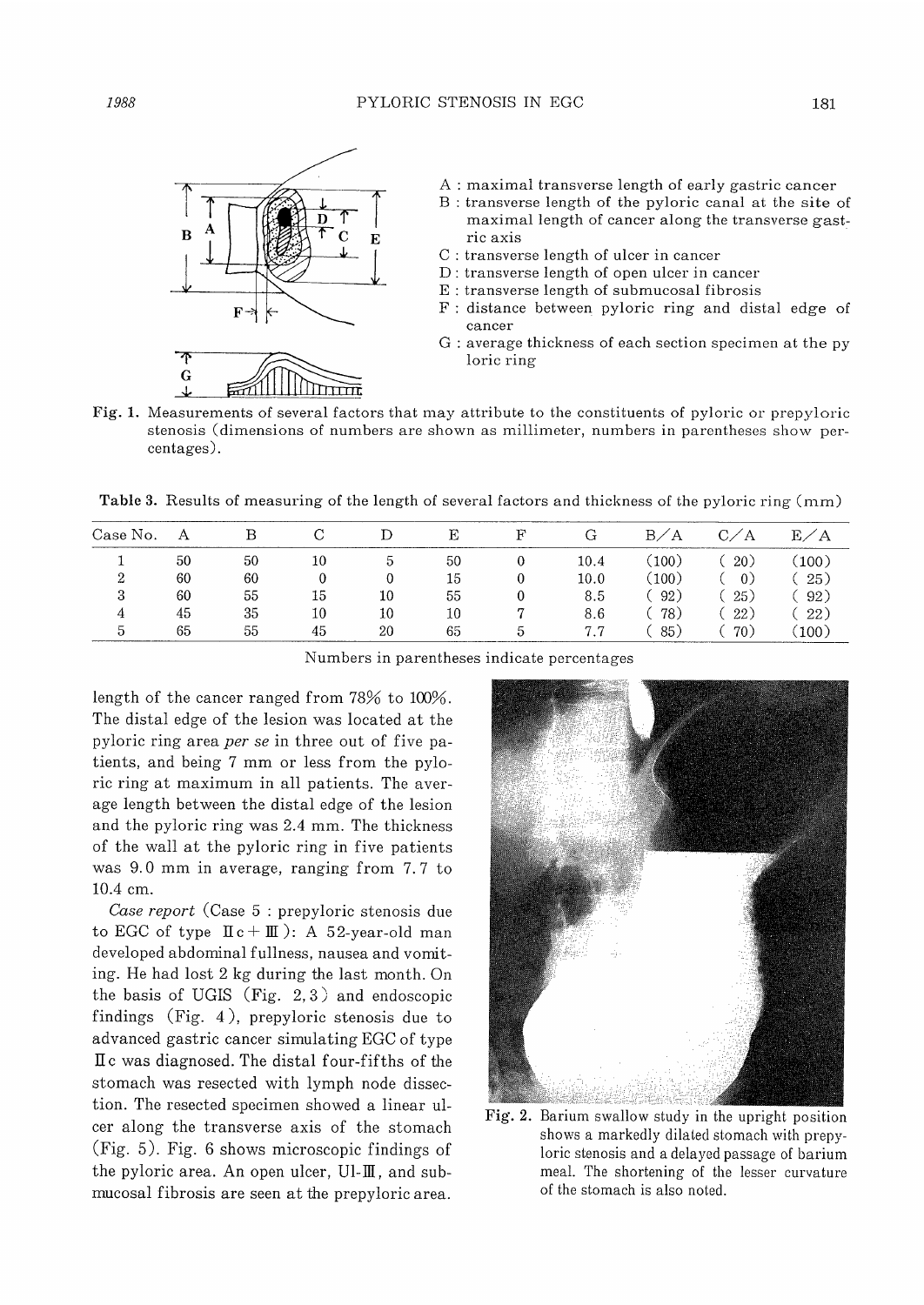

Fig. 3. Double contrast study in the suprine position. Prepyloric stenosis is apparently seen. Pliability of the stomach proximal to the stricture is well preserved, unlike in advanced gastric cancer.

### **COMMENTS**

Pyloric or prepyloric stenosis is mostly seen in benign ulcers and advanced gastric cancer. EGC rarely causes this complication. The incidence of pyloric stenosis in benign ulcer range from 1.5 to 8.6%.<sup>2)6)</sup> From the radiolog study, TAKADA  $3)$  reported that the incidence of pyloric stenosis in EGC of depressed type to be 2.9%. In our present series, pyloric or prepyloric stensis accounted for 1.3% of the patients with EGC.

Mechanism of constituents of prepyloric or pyloric stenosis due to EGC is complicated, and appears to be attributed to several determinants including the length between the pyloric ring and the distal edge of the cancer lesion, the extent of cancer, especially its spread along the transverse axis of the stomach, submucosal edema and fibrosis, inflammatory cell infiltration, and coexistent ulcer in carcinoma. Among



Fig. 4. Endoscopic picture. Prepyloric stenosis forms pseudopyloric ring. Deformed and narrowed prepyloric area accompanied by irregular mucosal surface with erosions and bleeding is noted. It is difficult to determine the depth of the cancer invasion from these findings.

these factors, the short length between the pyloric ring and the distal edge of cancer, and the wide transverse spread of cancer to the longitudinalgastric axis appeared to be attributable to pyloric stenosis to a great extent, because these findings were of consistence in all cases. The former factor ranged from 0 to 7 mm in the present study, and the latter factor  $(B/A)$  was 78% or over. MURAKAMI<sup>7)</sup> showed that all patients developed pyloric stenosis when the central portion of the lesion existed within 2 cm from the pyloric ring, even if it was a small lesion; but did not when the lesion was locatedfarther than 3 cm from the pyloric ring. Therefore, the short length between the lesion and the pyloric ring is a major factor in developing a pyloric stenosis.

Although it seems that coexistence of ulcer or ulcer scar in cancer and subsequent constriction play an important role in causing the pyloric stenosis, the present study showed a variety of the lengths of ulcer: from 0 to 45 mm, and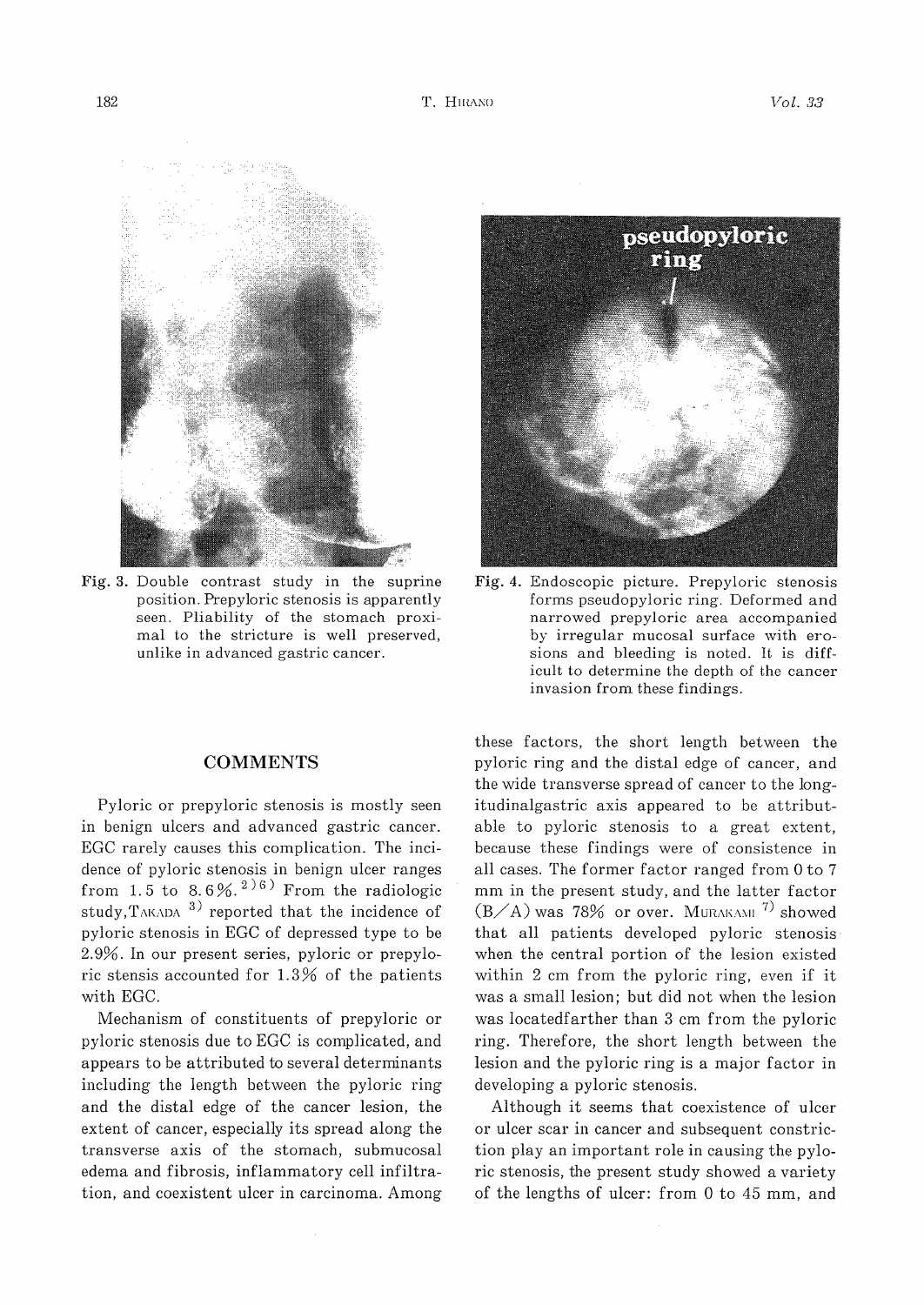

Fig. 5. Gross appearance of the antrum of the resected specimen opened along the greater curvature with schematic illustration. The linear ulceration and widespread submucosal fibrosis are noted along the transverse gastric axis at the prepylorus.



Fig. 6. Microscopic findings. Ul-III and submucosal fibrosis are noted at the prepyloric area.

a variety of the lengths of open ulcer: from 0 to 20 mm. ITANO, et al. described six cases of EGC with pyloric stenosis, and concluded that the pyloric stenosis might occur when an ulceration in a depressed type cancer existed, the length between the pyloric ring and the anal edge was less than 1.5 cm or there was duodenal invasion, the ratio of the length of the lesion to the pyloric canal is over 65% and the ratio of the diameter of the ulceration to the lesion was over 50%. In the present study, however, ulceration in cancer lesion was not necessarily present, and it was seen in one of five patients.

 $T<sub>AKADA</sub>5$  emphasized the importance of submucosal fibrosis which was seen in all patients